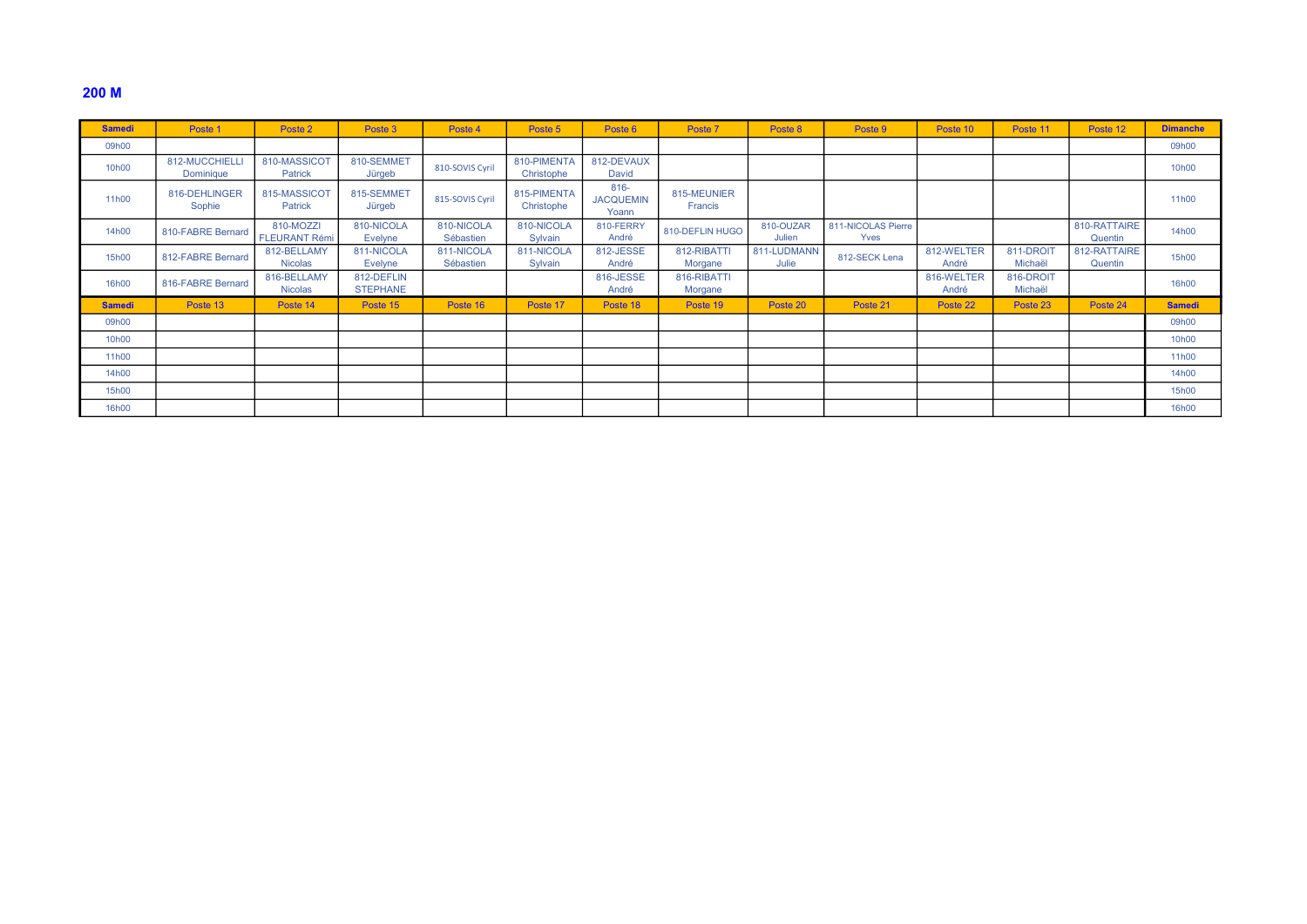## Pas de Tir 50 M Libre (carabine 22 Lr)

| <b>Samedi</b> | Poste 1                           | Poste 2                     | Poste 3                       | Poste 4                  | Poste 5                            | Poste 6                             | Poste 7               | Poste 8                | Poste 9 | Poste 10 | <b>Samedi</b> |
|---------------|-----------------------------------|-----------------------------|-------------------------------|--------------------------|------------------------------------|-------------------------------------|-----------------------|------------------------|---------|----------|---------------|
| 09H00         |                                   |                             |                               |                          |                                    |                                     |                       |                        |         |          | 09H00         |
| 10H00         | 820-PENANGUER<br>Brieuc           | 820-PICARDEL<br>Jean-Michel | 820-PICARDEL<br>Julien        |                          |                                    |                                     |                       |                        |         |          | 10H00         |
| 11H00         | 820-KIRSCH Simon                  | 820-DEFLIN<br><b>HUGO</b>   | 823-DEFLIN<br><b>STEPHANE</b> |                          |                                    |                                     |                       |                        |         |          | 11H00         |
| 14h00         | 820-KARMAN Yves 820-PIRAS Olivier |                             | 820-DROIT<br>Michaël          | 820-PAICHELER<br>Anthony | 820-<br><b>GRANDJEAN</b><br>Céline | 820-<br><b>GRANDJEAN</b><br>Cyrille | 820-GRANDJEAN<br>Enzo | 820-MARCHAL<br>Clément |         |          | 14h00         |
| 15h00         |                                   |                             |                               |                          |                                    |                                     |                       |                        |         |          | 15h00         |
| 16h00         | 823-FERRY André                   |                             |                               |                          |                                    |                                     |                       |                        |         |          | 16h00         |

## Pas de Tir 50 M Libre (carabine S.A. 22 Lr)

| <b>Samedi</b> | Poste 1                    | Poste <sub>2</sub> |
|---------------|----------------------------|--------------------|
| 09H00         | 821-MULLER Philippe        |                    |
| 09H30         | 821-METZ Hubert            |                    |
| <b>10H00</b>  | 821-GOEURY Pierre-<br>Yves |                    |
| 10H30         |                            |                    |
| <b>11H00</b>  |                            |                    |
| 11H30         |                            |                    |
| 13h30         |                            |                    |
| <b>14H00</b>  |                            |                    |
| 14h30         |                            |                    |
| <b>15h00</b>  |                            |                    |
| 15H30         | 820-PAICHELER<br>Anthony   |                    |
| <b>16H00</b>  |                            |                    |
| 16H30         |                            |                    |
|               |                            |                    |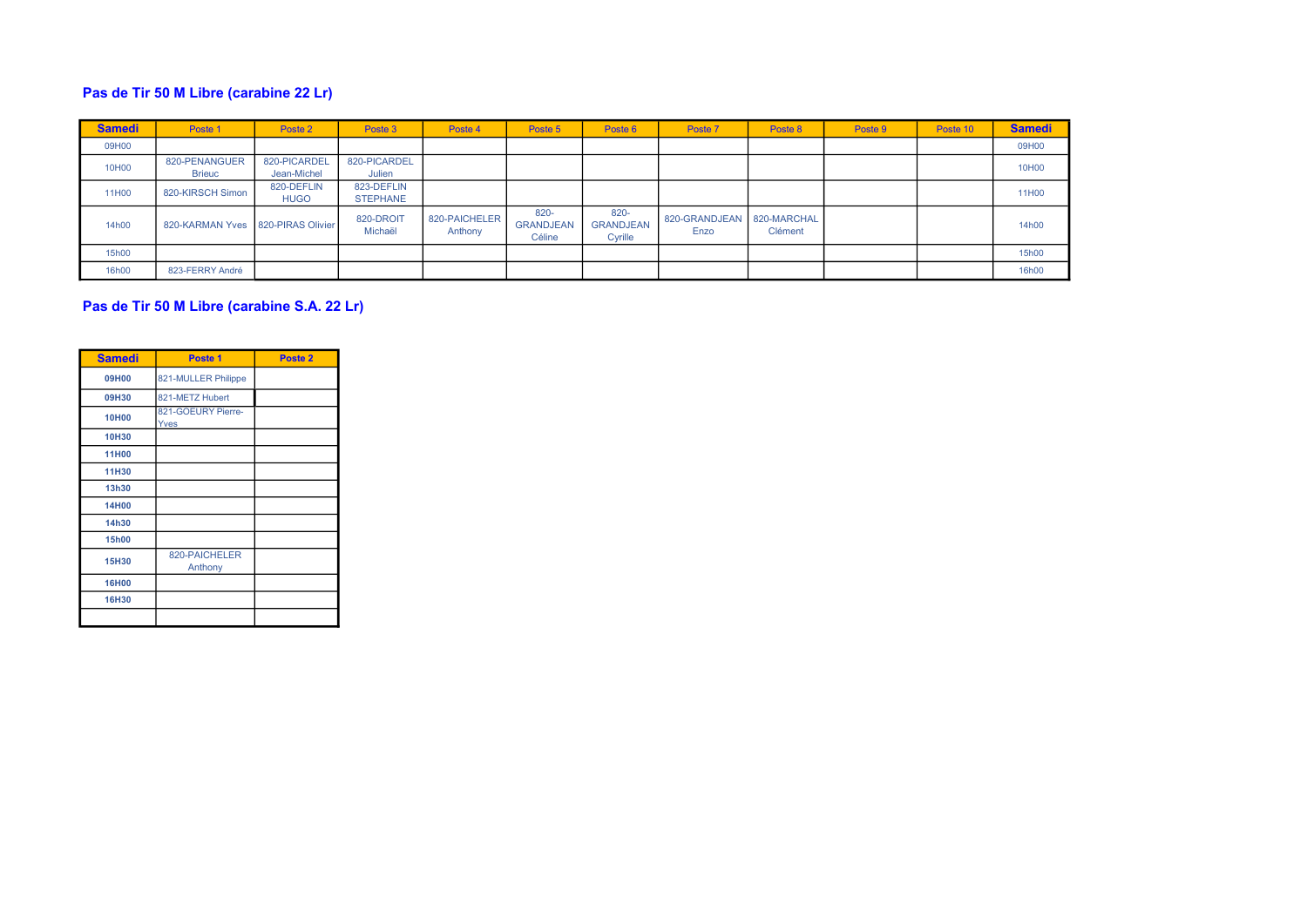## Pas de Tir 25 M Précision + Gongs

| <b>Samedi</b> | Poste 1                 | Poste 2                | Poste 3                                   | Poste 4                                | Poste 5                | Poste 6                  | Poste 7                              | Poste 8                       | Poste 9                | Poste 10 | <b>Samedi</b>      |
|---------------|-------------------------|------------------------|-------------------------------------------|----------------------------------------|------------------------|--------------------------|--------------------------------------|-------------------------------|------------------------|----------|--------------------|
| 09h00         | 830-KARMAN Yves         |                        | 830-KIHL Yannick 830-PIRAS Olivier        | 830-<br><b>WINTERSTEIN</b><br>Sy*lvain | 830-PERRIN<br>Richard  | 830-ROHMER<br>Olivier    | 830-RATTAIRE<br>Quentin              |                               |                        |          | 09h00              |
| 10h30         | 830-METZ Hubert         | 830-MULLER<br>Philippe | 830-FERRY André                           |                                        |                        |                          | 832-RATTAIRE<br>Quentin              |                               |                        |          | 10 <sub>h</sub> 00 |
| 14h00         | 830-BELLAIRE Mélina     | 830-DOUSSOT<br>Alban   | 830-ANDRE<br>Michel                       | 830-JARDINE<br>Alfred                  | 830-MAROCCU<br>Georges | 830-PRIEUR<br>Laurent    | 830-SOVIS Cvril                      | 830-LINEMANN<br><b>Michel</b> |                        |          | 14h00              |
| 15h30         | 830-COSTANTINI<br>André | 830-KIRSCH<br>Simon    | 830-MUCCHIELLI 830-BERLEHNER<br>Dominique | Yannick                                | 830-PERRY<br>André     | 830-TOTTI Jean-<br>Denis | 830830-MOZZI<br><b>FLEURANT Rémi</b> | 830-MEUNIER<br>Francis        | 830-JACQUEMIN<br>Yoann |          | 15h00              |
|               |                         |                        |                                           |                                        |                        |                          |                                      |                               |                        |          | 16h00              |

#### 25 M Vitesse Militaire

| <b>Samedi</b> | Poste 1                       | Poste 2                | Poste 3                              | Poste 4                                   | Poste 5                       | Poste 6                  | Poste 7              | Poste 8 | Poste 9 | Poste 10 | <b>Samedi</b> |
|---------------|-------------------------------|------------------------|--------------------------------------|-------------------------------------------|-------------------------------|--------------------------|----------------------|---------|---------|----------|---------------|
| 09h00         |                               |                        |                                      |                                           |                               |                          |                      |         |         |          | 09h00         |
| 09h45         | 83-MULLER Philippe            | 831-NEISIUS<br>Arnaud  | 831-CAURIER<br>Trystan               |                                           |                               |                          |                      |         |         |          | 10h00         |
| 10h30         | 831-BOUCHER<br>Patrice        | 831-ZAPP Alfred        |                                      |                                           |                               |                          |                      |         |         |          | 11h00         |
| 11h15         | 831-KARMAN Yves               |                        | 831-KIHL Yannick   831-PIRAS Olivier | $831 -$<br><b>WINTERSTEIN</b><br>Sy*lvain | 831-PERRIN<br>Richard         | 831-ROHMER<br>Olivier    |                      |         |         |          | 14h00         |
| 13h30         | 831-COSTANTINI<br>André       | 831-KIRSCH<br>Simon    | 831-MUCCHIELL<br>Dominique           | 831-BERLEHNER<br>Yannick                  | 831-PERRY<br>André            | 831-TOTTI Jean-<br>Denis | 831-SEMMET<br>Jürgen |         |         |          | 15h00         |
| 14h15         | 831-MEUNIER<br><b>Francis</b> | 831-JACQUEMIN<br>Yoann |                                      |                                           |                               |                          |                      |         |         |          | 16h00         |
| 15h00         |                               |                        |                                      |                                           |                               |                          |                      |         |         |          | 09h00         |
| 15h45         | 831-BELLAIRE Mélina           | 831-DOUSSOT<br>Alban   | 831-VEUTIN<br>Stéphane               | 820-DROIT<br>Michaël                      |                               |                          |                      |         |         |          | 10h00         |
| 16h30         | 831-ANDRE Michel              | 831-JARDINE<br>Alfred  | 831-MAROCCU<br>Georges               | 831-SOVIS Cyril                           | 831-LINEMANN<br><b>Michel</b> |                          |                      |         |         |          | 11h00         |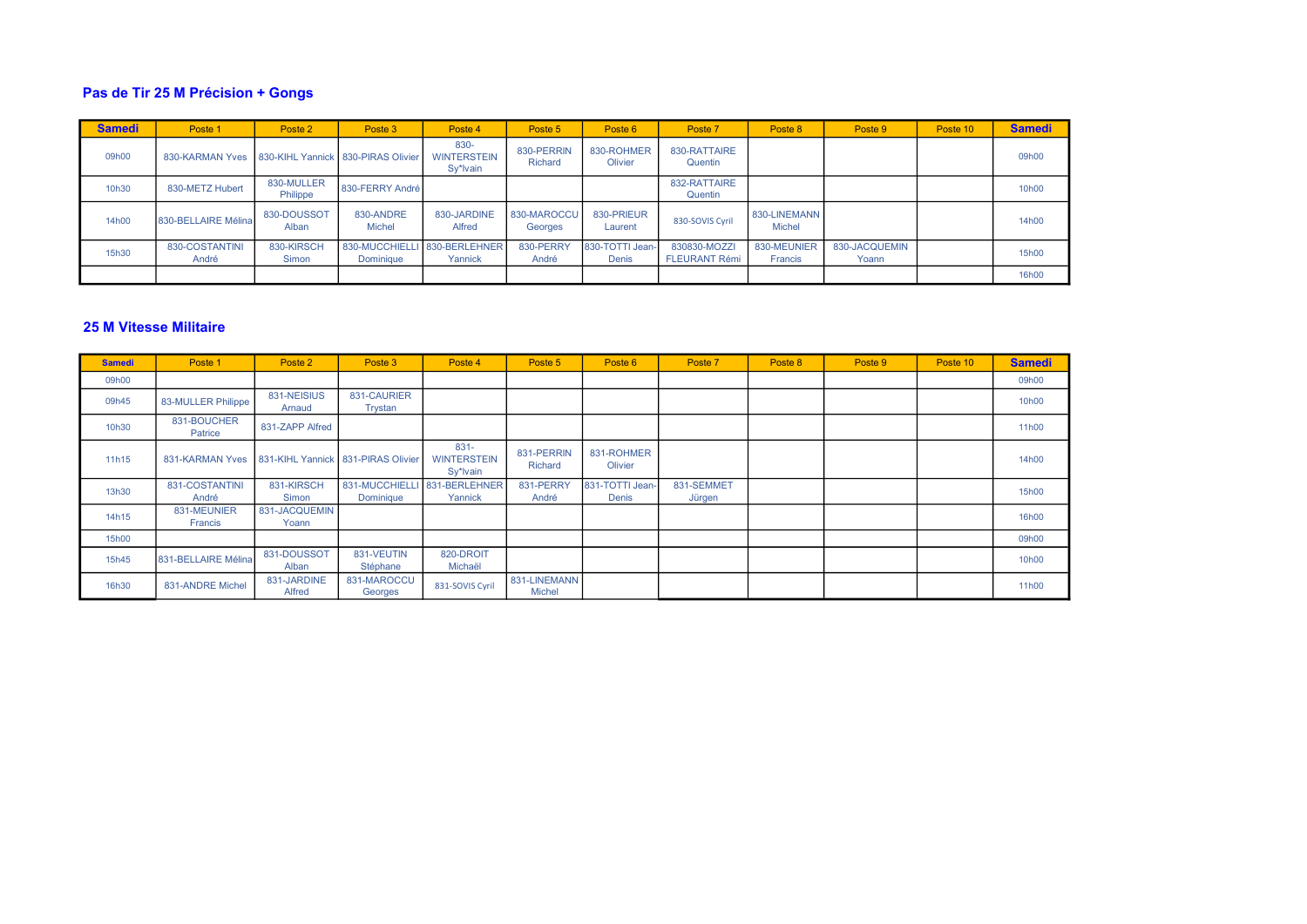## 200 M

| <b>Dimanche</b>    | Poste 1                                | Poste 2                        | Poste 3                            | Poste 4                      | Poste 5                         | Poste 6                                          | Poste 7                      | Poste 8                       | Poste 9                        | Poste 10                                      | Poste 11                                         | Poste 12                                       | <b>Dimanche</b> |
|--------------------|----------------------------------------|--------------------------------|------------------------------------|------------------------------|---------------------------------|--------------------------------------------------|------------------------------|-------------------------------|--------------------------------|-----------------------------------------------|--------------------------------------------------|------------------------------------------------|-----------------|
| 09h00              | 810-KOCH OLIVIER                       | 810-BREDA<br><b>JONATHAN</b>   | 810-FERREIRA<br><b>ANTONIO</b>     | 810-PRISCAL<br><b>LIONEL</b> | 810-DA SILVA<br><b>MIKAEL</b>   | 810-PIERRAT<br><b>JEAN MARC</b>                  | 810-AREND<br><b>YANNICK</b>  | 810-FOTRE<br><b>SEBASTIEN</b> | 812-MUHL JEAN<br><b>PIERRE</b> | $810 -$<br><b>SAPRIGUINE</b><br><b>FABIEN</b> | 812-KOEGEL<br><b>YANNICK</b>                     | 810-DUFOUR<br><b>YVES</b>                      | 09h00           |
| 10 <sub>h</sub> 00 | 812-KOCH OLIVIER                       | 812-BREDA<br><b>JONATHAN</b>   | 812-FIGAROLLI<br><b>JEROME</b>     | 811-PRISCAL<br><b>LIONEL</b> | 811-DA SILVA<br><b>MIKAEL</b>   | 811-PIERRAT<br><b>JEAN MARC</b>                  | 810-ENGEL<br><b>CEDRIC</b>   | 811-FOTRE<br><b>SEBASTIEN</b> | 811-HESSEL<br><b>OIERRE</b>    | 810-RENAUDIN<br><b>PHILIPPE</b>               | $812 -$<br><b>TELLITOCCI</b><br><b>CATHERINE</b> | 811-DUFOUR<br><b>YVES</b>                      | 10h00           |
| 11h00              | 816-KOCH OLIVIER                       | 815-BREDA<br><b>JONATHAN</b>   | 816-FIGAROLLI<br><b>JEROME</b>     | 815-PRISCAL<br><b>LIONEL</b> | 816-HUMBERT<br><b>ALEXANDRE</b> | $816 -$<br><b>ROSSIGNOL</b><br><b>CHRISTOPHE</b> | 815-ENGEL<br><b>CEDRIC</b>   |                               | 815-HESSEL<br><b>OIERRE</b>    | 815-RENAUDIN<br><b>PHILIPPE</b>               |                                                  |                                                | 11h00           |
| 14h00              | 810-DESLANDES<br><b>THOMAS</b>         | 810-CONRAUX<br><b>BENOIT</b>   | 810-COUILLARD<br><b>CHRISTOPHE</b> | 810-KRUPA<br><b>STEPHANE</b> | 810-MOUGIN<br><b>CEDRIC</b>     |                                                  |                              |                               |                                |                                               | 810-LEUPOLD<br><b>MARC</b>                       | $810 -$<br><b>TRUSSARDI</b><br><b>FREDERIC</b> | 14h00           |
| 15h00              | 810-BACKENTRASS<br><b>ARNAUD</b>       | 812-CONRAUX<br><b>BENOIT</b>   | 812-COUILLARD<br><b>CHRISTOPHE</b> | 811-KRUPA<br><b>STEPHANE</b> | 812-MOUGIN<br><b>CEDRIC</b>     | 812-MULLER<br><b>JEREMY</b>                      | 812-HOUOT<br><b>STEPHANE</b> | 812-LAHACHE<br><b>DAVID</b>   |                                |                                               | 811-LEUPOLD<br><b>MARC</b>                       | $811 -$<br><b>TRUSSARDI</b><br><b>FREDERIC</b> | 15h00           |
| 16h00              | 815-BACKENTRASS<br><b>ARNAUD</b>       | 815-CONRAUX<br><b>BENOIT</b>   | 816-COUILLARD<br><b>CHRISTOPHE</b> | 816-KRUPA<br><b>STEPHANE</b> | 815-MOUGIN<br><b>CEDRIC</b>     | 816-MULLER<br><b>JEREMY</b>                      | 816-HOUOT<br><b>STEPHANE</b> | 816-LAHACHE<br><b>DAVID</b>   |                                |                                               | $816 -$<br><b>TELLITOCCI</b><br><b>CATHERINE</b> | $815 -$<br><b>TRUSSARDI</b><br><b>FREDERIC</b> | 16h00           |
| <b>Dimanche</b>    | Poste 13                               | Poste 14                       | Poste 15                           | Poste 16                     | Poste 17                        | Poste 18                                         | Poste 19                     | Poste 20                      | Poste 21                       | Poste 22                                      | Poste 23                                         | Poste 24                                       | <b>Dimanche</b> |
| 09h00              | 810-MEYER ANDY                         | 810-CHASSEL<br><b>FREDERIC</b> |                                    |                              |                                 |                                                  |                              |                               |                                |                                               |                                                  |                                                | 09h00           |
| 10h00              | 810-ZAMBITO-<br><b>MARSALA ANTOINE</b> | 812-CHASSEL<br><b>FREDERIC</b> |                                    |                              |                                 |                                                  |                              |                               |                                |                                               |                                                  |                                                | 10h00           |
| 11h00              | 815-ZAMBITO-<br><b>MARSALA ANTOINE</b> |                                |                                    |                              |                                 |                                                  |                              |                               |                                |                                               |                                                  |                                                | 11h00           |
| 14h00              | 811-LAURANS<br><b>THIERRY</b>          | 812-TUTIN<br><b>ARNAUD</b>     |                                    |                              |                                 |                                                  |                              |                               |                                |                                               |                                                  |                                                | 14h00           |
| 15h00              |                                        |                                |                                    |                              |                                 |                                                  |                              |                               |                                |                                               |                                                  |                                                | 15h00           |
| 16h00              |                                        |                                |                                    |                              |                                 |                                                  |                              |                               |                                |                                               |                                                  |                                                | 16h00           |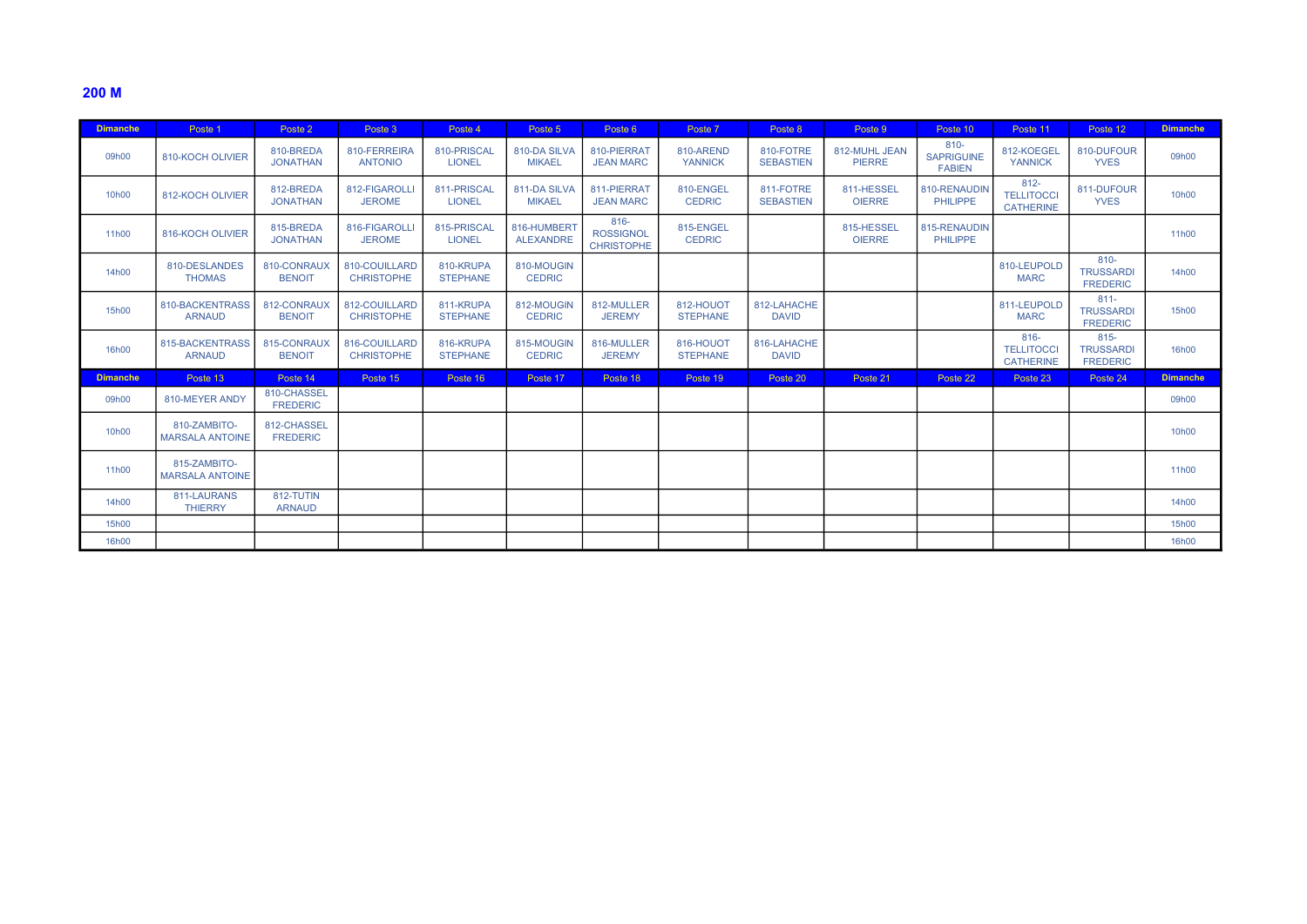## Pas de Tir 50 M Libre (carabine 22 Lr)

| <b>Dimanche</b> | Poste 1                            | Poste 2                         | Poste 3                       | Poste 4                       | Poste 5                         | Poste 6                     | Poste 7                        | Poste 8 | Poste 9 | Poste 10 | <b>Dimanche</b> |
|-----------------|------------------------------------|---------------------------------|-------------------------------|-------------------------------|---------------------------------|-----------------------------|--------------------------------|---------|---------|----------|-----------------|
| 09H00           |                                    |                                 |                               |                               |                                 |                             |                                |         |         |          | 09H00           |
| 10H00           | 820-GEGENHEIMER<br><b>LAURENT</b>  | 820-BERNARDIN<br><b>TIMOTHE</b> | 820-LANDORMI<br><b>FABIEN</b> | 820-ENGEL<br><b>CEDRIC</b>    |                                 |                             |                                |         |         |          | 10H00           |
| 11H00           | 820-COUILLARD<br><b>CHRISTOPHE</b> | 820-FERREIRA<br><b>ANTONIO</b>  |                               | 820-FOTRE<br><b>SEBASTIEN</b> |                                 |                             |                                |         |         |          | 11H00           |
| 13H00           | 820-KOCH OLIVIER                   | 823-KRUPA<br><b>STEPHANE</b>    | 820-FABRE<br><b>BERNARD</b>   | 820-PRISCAL<br><b>LIONEL</b>  |                                 |                             |                                |         |         |          | 11H00           |
| 14h00           | 820-BREDA<br><b>JONATHAN</b>       | 820-NICOLA<br><b>SEBASTIEN</b>  | 820-NICOLA<br><b>SYLVAIN</b>  | 820-DA SILVA<br><b>MIKAEL</b> | 820-RENAUDIN<br><b>PHILIPPE</b> | 820-MULLER<br><b>JEREMY</b> | 820-CHASSEL<br><b>FREDERIC</b> |         |         |          | 14h00           |
| 15h00           | 820-FUSIL<br><b>EMMANUEL</b>       | 822-HENRARD<br><b>JACKY</b>     | 820-PHILIPPE<br><b>DANIEL</b> | 820-NICOLA<br><b>EVELYNE</b>  |                                 |                             |                                |         |         |          | 15h00           |
| 16h00           | 820-LAURANS<br><b>THIERRY</b>      |                                 |                               |                               |                                 |                             |                                |         |         |          | 16h00           |

# Pas de Tir 50 M Libre (carabine S.A. 22 Lr)

| <b>Dimanche</b> | Poste 1                            | Poste 2                         |
|-----------------|------------------------------------|---------------------------------|
| 09H00           |                                    |                                 |
| 09H30           | 821-BERNARDIN<br><b>TIMOTHE</b>    |                                 |
| <b>10H00</b>    |                                    |                                 |
| 10H30           | 821-FERREIRA<br><b>ANTONIO</b>     |                                 |
| <b>11H00</b>    | 821-HOUOT<br><b>STEPHANE</b>       |                                 |
| <b>11H30</b>    | 821-KORGRL<br><b>YANNICK</b>       | 821-PIERRAT<br><b>JEAN MARC</b> |
| 13h30           | 821-KOCH OLIVIER                   |                                 |
| <b>14H00</b>    | 821-TELLITOCCI<br><b>CATHERINE</b> | 821-NICOLA<br><b>EVELYNE</b>    |
| 14h30           | 821-GILGEMANN<br><b>MARYLINE</b>   |                                 |
| <b>15h00</b>    | 821-NICOLA<br><b>SEBASTIEN</b>     | 821-NICOLA<br><b>SYLVAIN</b>    |
| <b>15H30</b>    | 821-BREDA<br><b>JONATHAN</b>       | 821-DA SILVA<br><b>MIKAEL</b>   |
| <b>16H00</b>    | 821-CHASSEL<br><b>FREDERIC</b>     |                                 |
| 16H30           |                                    |                                 |
|                 |                                    |                                 |